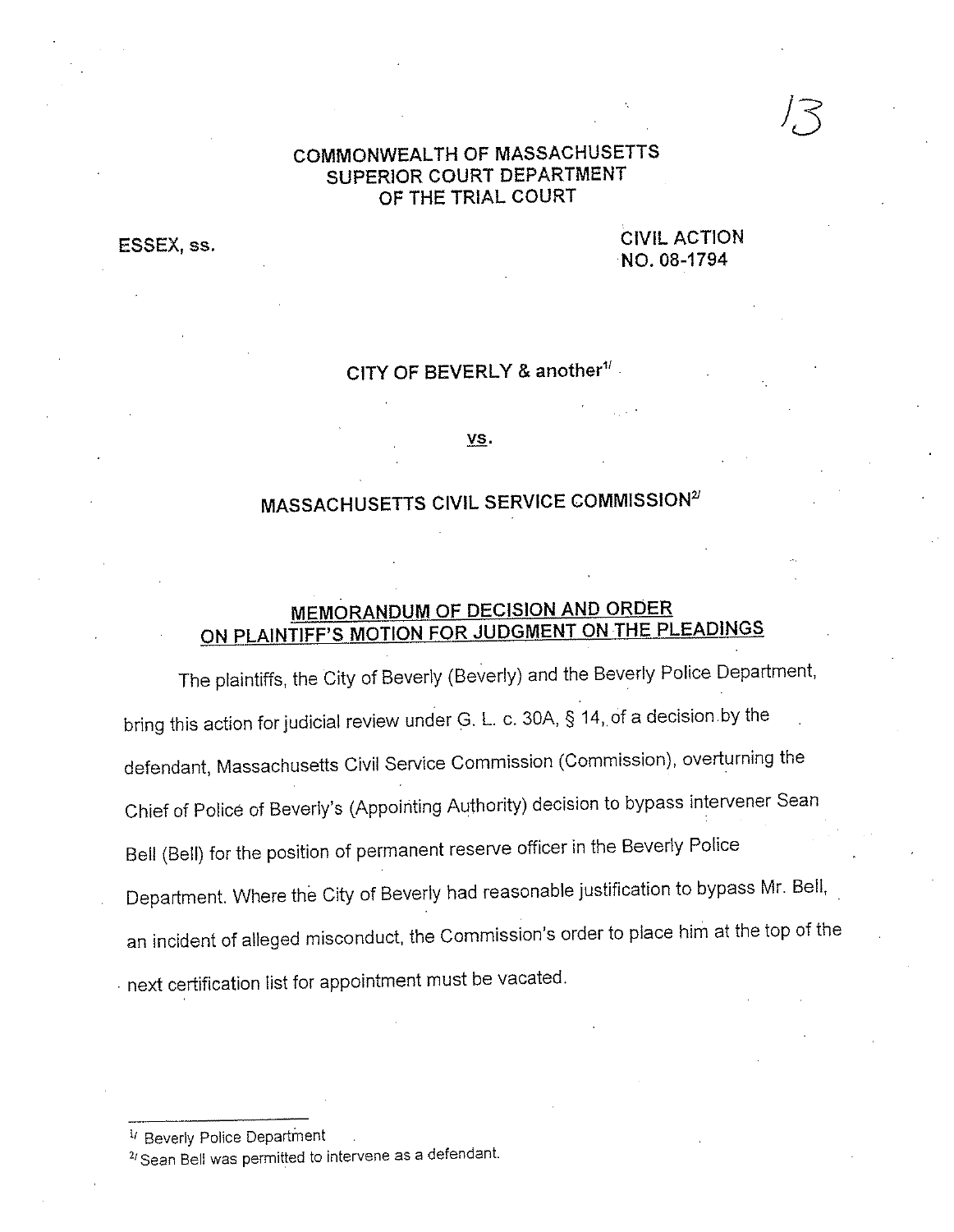#### **BACKGROUND**

In May of 2005, Sean Bell passed an examination that qualified him for appointment as a permanent reserve officer in Beverly under G. L. c. 31, § 25. In 2006, the Appointing Authority sought to hire such officers, and appointed Captain John DiVincenzo (Captain DiVincenzo) to conduct background investigations of eligible candidates. In late August of 2006, Captain DiVincenzo visited Beverly Hospital (Hospital) to investigate an unrelated larceny. The Hospital had employed Bell as <sup>a</sup> night security officer from 2002 through June of 2006. A hospital administrator told Captain DiVincenzo that Bell was terminated for illegally accessing fellow employees' voicemails. Captain DiVincenzo requested "substantial proof' of the activity from the Hospital, and met with Bell to discuss the allegation. Bell denied any involvement and suggested that the hospital was retaliating against him for his pro-union activity.

On October 10, 2006, Captain DiVincenzo met with hospital administrators and Russell Fisk (Fisk), an information technology employee for the City. The Hospital provided Fisk with surveillance photographs (photos) and a call search report (the log). After reviewing these materials, Fisk concluded that the person who accessed the voicemail boxes called from one extension, which the Hospital established was connected to the phone in the photos. The call times from the extension closely matched the time stamps on the photos.

On October 11, 2006, Captain DiVincenzo showed Bell the photos and log. Bell acknowledged that he was pictured in the photos, but again denied illegally accessing voicemails. He accused the Hospital of forensically altering the photos. As a result of this meeting, Captain DiVincenzo recommended to the Appointing Authority that Bell be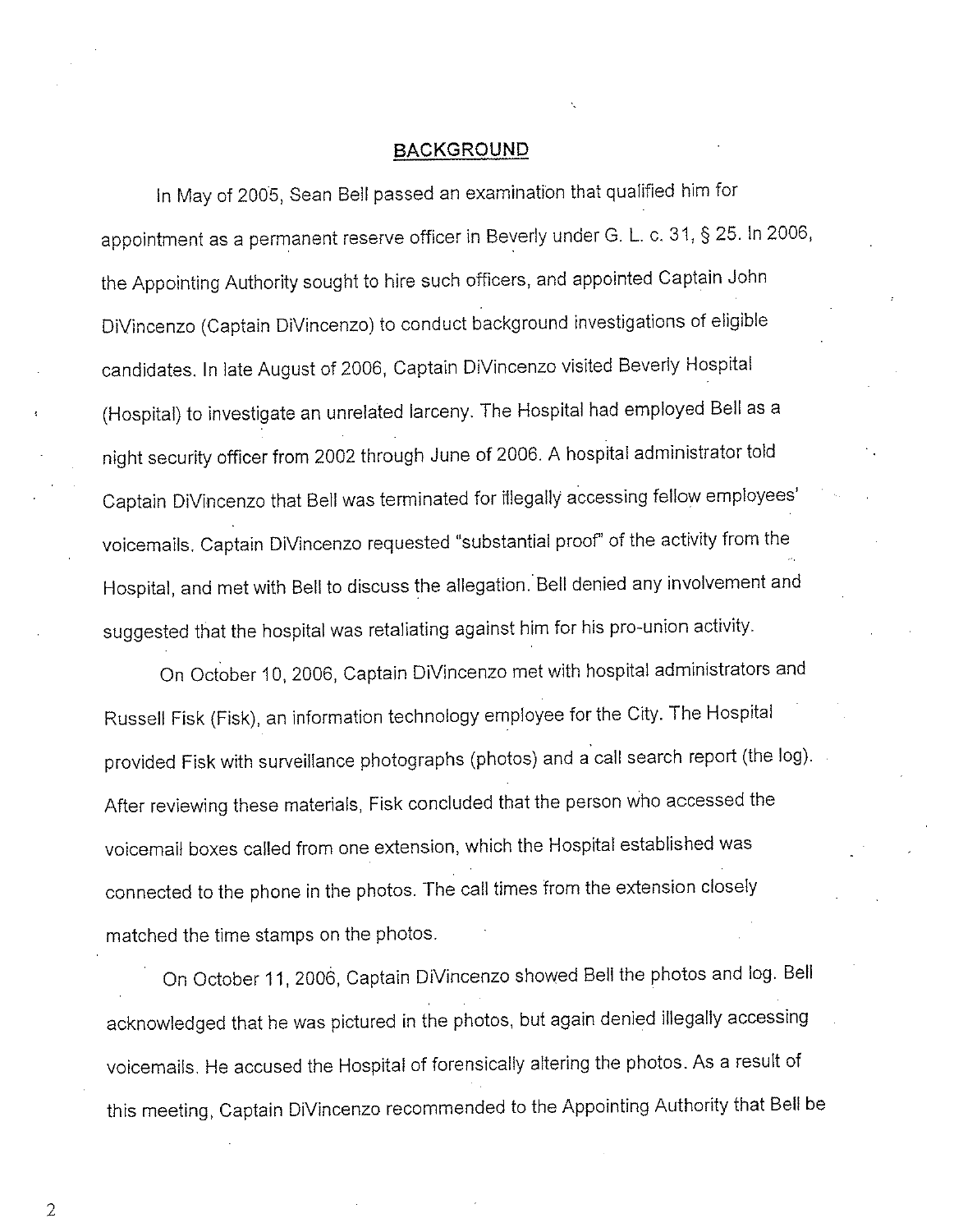bypassed. By a letter dated October 18, 2006, the Appointing Authority informed Bell that he had been bypassed for the position of permanent reserve officer pursuant to G. L. c. 31, § 27, because he had been terminated from his security guard position at the Hospital for illegally accessing voicemails.

Bell appealed the Appointing Authority's decision to the Commission pursuant to G. L: c. 31, § 43. At the February 7, 2008 hearing, Captain DiVincenzo testified that he relied on the photos and log provided by the Hospital, as well as Fisk's report, in making his recommendation to bypass Bell. Bell testified that he did not have any Hospital employee's voicemail password and did not know two of the six persons whose voicemails were allegedly accessed. On August 7, 2008, the Commission determined that the Appointing Authority "failed to prove [Bell] illegally accessed voicemails of employees while employed at the Hospital." The Commission found that Bell was a credible witness, and emphasized that the Hospital did not bring criminal charges against him. The Commission overturned the Appointing Authority's decision, and ordered the Appointing Authority to place Bell at the top of the next certification list for permanent reserve police officers. The City now seeks judicial review of the Commission's final decision.

#### **DISCUSSION**

General Laws c. 31, § 2(b) requires the Commission to determine whether "on the basis of the evidence before it, the appointing authority has sustained its burden of proving that there was reasonable justification for the action taken by the appointing authority." A party aggrieved by a final decision of the Commission may seek judicial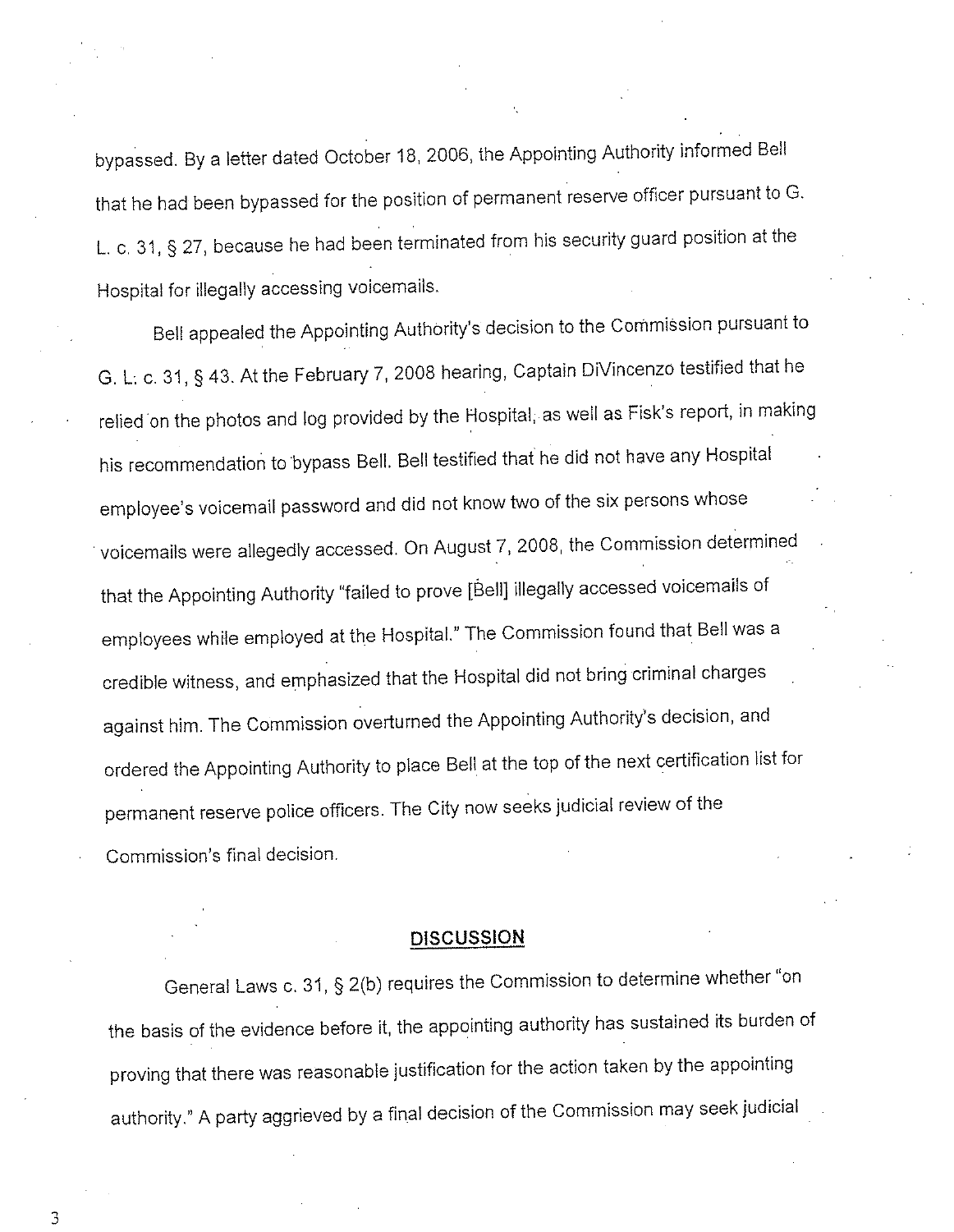review under G. L. c. 31, § 44. Pursuant to G. L. c. 31, § 44, this court reviews "the commission's decision to determine if it violates any of the standards set forth in G. L. c. 30A, § 14(7), and cases construing those standards." Brackett v. Civ. Serv. Comm'n, 447 Mass. 233, 242 (2006). This court is "required to overturn commission decisions that are inconsistent with governing law." Id. Pursuant to G. L. c. 30A, § 14(7)(c), the court may overturn a Commission's decision if it is "based upon an error of law."

For the Appointing Authority's action to be reasonably justified, it must "be based on adequate reasons sufficiently supported by credible evidence, when weighed by an unprejudiced mind, guided by common sense, and correct rules of law." Comm'r of Civ. Serv. v. Mun. Court of the City of Boston, 359 Mass. 211, 214 (1997). When political considerations or objectives unrelated to merit govern the Appointing Authority's personnel decision, the Commission may intervene. City of Cambridge v. Civ. Serv. Comm'n, 43 Mass. App. Ct. 300, 304 (1997). However, the Commission does not have the authority to "substitute its judgment about. a valid exercise of discretion based on merit or policy considerations by an appointing authority." Id. It is for the Appointing Authority, not the Commission, to decide whether to take the "risk inherent in hiring someone who has, so the appointing authority may reasonably think, shown poor impulse control." Id. at 305. "Prior misconduct has frequently been a ground for not hiring or retaining a police officer." Id. The Commission may not intervene when the Appointing Authority made a "valid exercise of decision based on merit." Id. at 304.

In this case, the Commission erred as a matter of law in applying the reasonable justification standard. The Appointing Authority's bypass of Bell was reasonably justified. Captain DiVincenzo testified that he enlisted Fisk to independently review the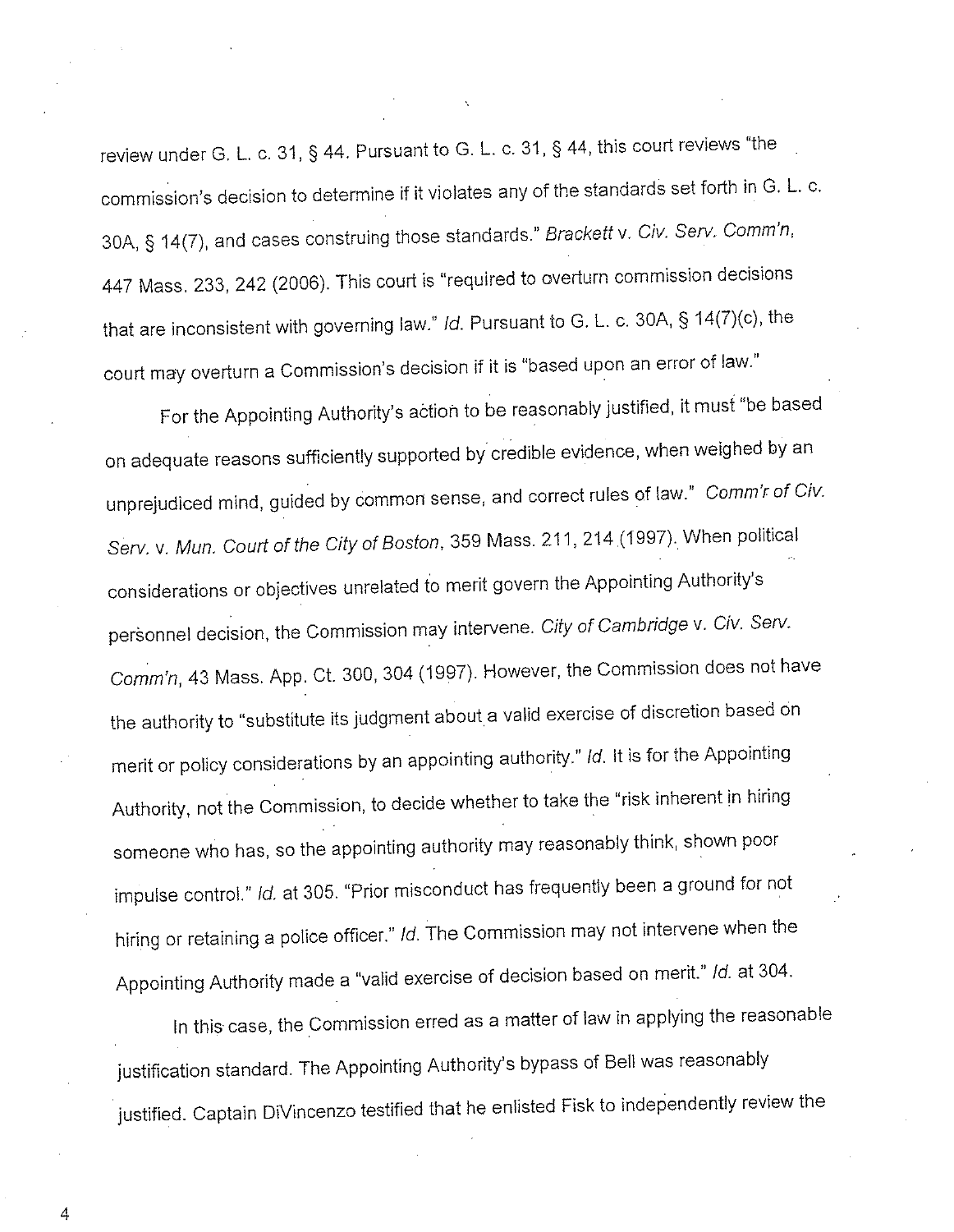photos and log, and allowed Bell two opportunities to explain his termination, indicating that the bypass was not motivated by political or personal bias. The Commission also based its decision on the fact that the Appointing Authority did not "prove Bell illegally accessed voicemails." The Appointing Authority, however, was only required to prove it had a reasonable justification to bypass Bell. City of Cambridge, 43 Mass. App. Ct. at 303. The Commission impermissibly.substituted its judgment for that of the Appointing Authority when it determined Bell's uncorroborated testimony outweighed the evidence provided by the Hospital and independently confirmed by the Appointing Authority. Viewing the evidence before the Commission as <sup>a</sup>whole, this court concludes that the Commission erroneously substituted its judgment for that of the Appointing Authority in . determining the Appointing Authority's decision had no reasonable justification to bypass Bell.